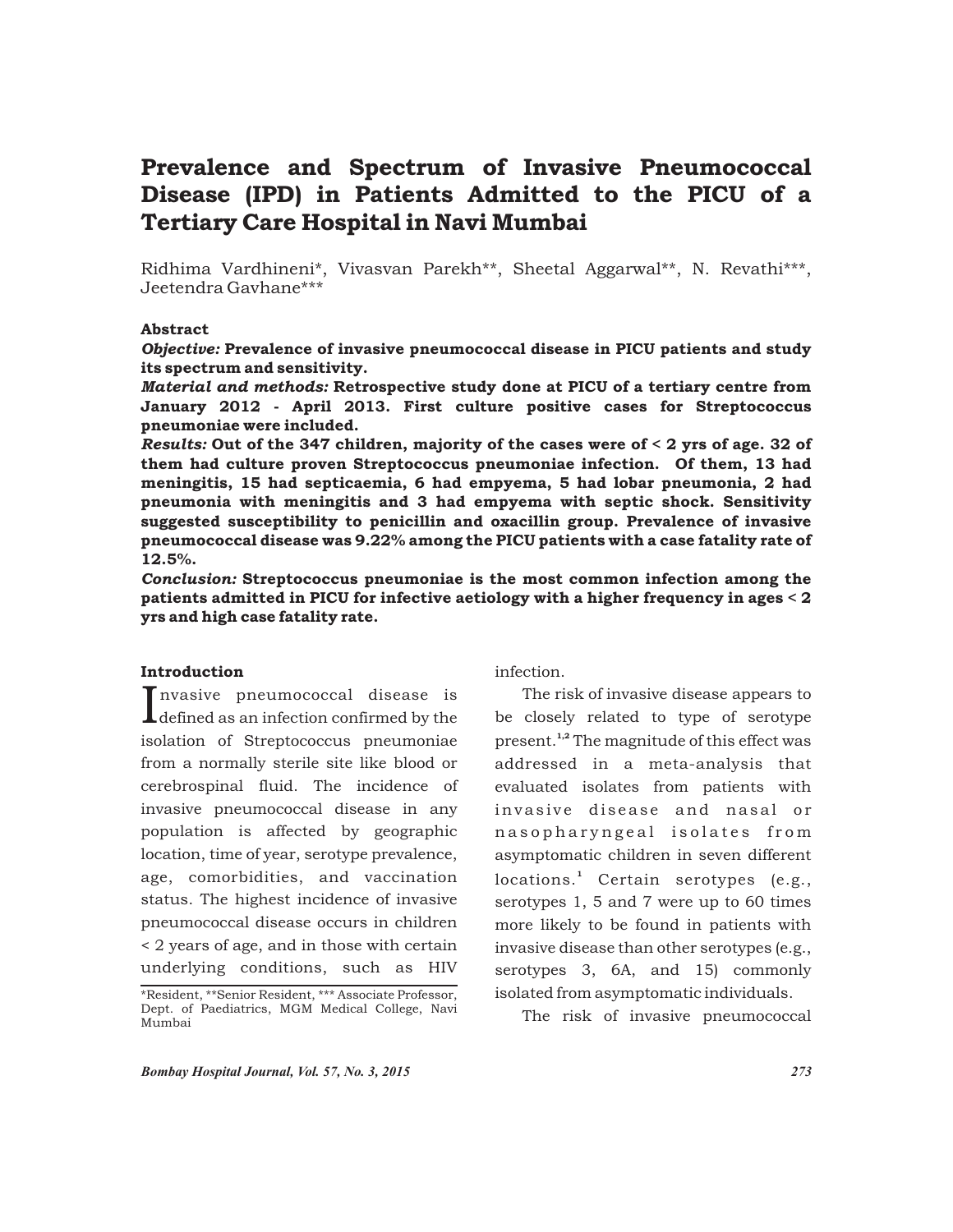disease seems to be associated with the presence of viral respiratory illnesses, such as influenza.<sup>3,4</sup> This association may be related to enhanced expression of receptors for pneumococcal attachment on virally activated respiratory epithelial 3 cells.

A temporal association between invasive pneumococcal disease and exposure to common respiratory viruses during winter months was observed in a prospective study of 4147 invasive pneumococcal disease episodes.<sup>5</sup> The weekly frequency of invasive pneumococcal disease correlated directly with the weekly frequency of isolation of respiratory syncytial virus (RSV) and influenza.

The clinical manifestations of invasive pneumococcal infection depend upon the primary site of infection and the presence or absence of bacteraemia. Pneumococcal meningitis is the most frequent and severe suppurative complication associated with pneumococcal bacteraemia. Even with appropriate antimicrobial treatment, pneumococcal meningitis has a mortality 6 rate of 20 to 30 percent.

Pneumococcal endocarditis and other suppurative complications of pneumococcal infections, such as pneumococcal arthritis, ileitis, and pericarditis, were much more common in the preantibiotic era.

Other manifestations of invasive pneumococcal disease including abdominal infections like peritonitis, appendicitis, terminal ileitis which has

been primarily described in case reports or small case series.<sup>7,8</sup> These infections may occur with or without concurrent or recently detected bacteraemia.<sup>7</sup> S. pneumoniae may cause suppurative abdominal complications, such as peritonitis and ileitis, particularly in patients with nephrotic syndrome.

Purulent pericarditis, septic arthritis, osteomyelitis, and epidural and brain abscess due to S. pneumoniae are rarely recognised in modern practices.<sup>9,10,11</sup> Pneumococcal tenosynovitis, chorioamnionitis, and abscesses involving the psoas, liver, pancreas, spleen, and kidney are even less common.<sup>11</sup> Despite their rarity, case reports of sporadic cases underscore an important clinical point; S. pneumoniae can cause suppurative infections in almost any site.

Pneumococci are one of the major causes of meningitis, pneumonia and sepsis in children $12$  and such invasive pneumococcal disease (IPD) is a leading cause of death and significant morbidity in young children in developed countries, particularly in those under the age of two.<sup>13</sup>

Our objective of the study was to find the prevalence of invasive pneumococcal disease in PICU patients and study their spectrum and sensitivity pattern.

# Material and Methods

This was a retrospective study done at Paediatric ICU of MGM Hospital, Kalamboli, a tertiary care centre in Navi Mumbai, where all the admissions to PICU from January 2012 to April 2013 were reviewed and those cases with the first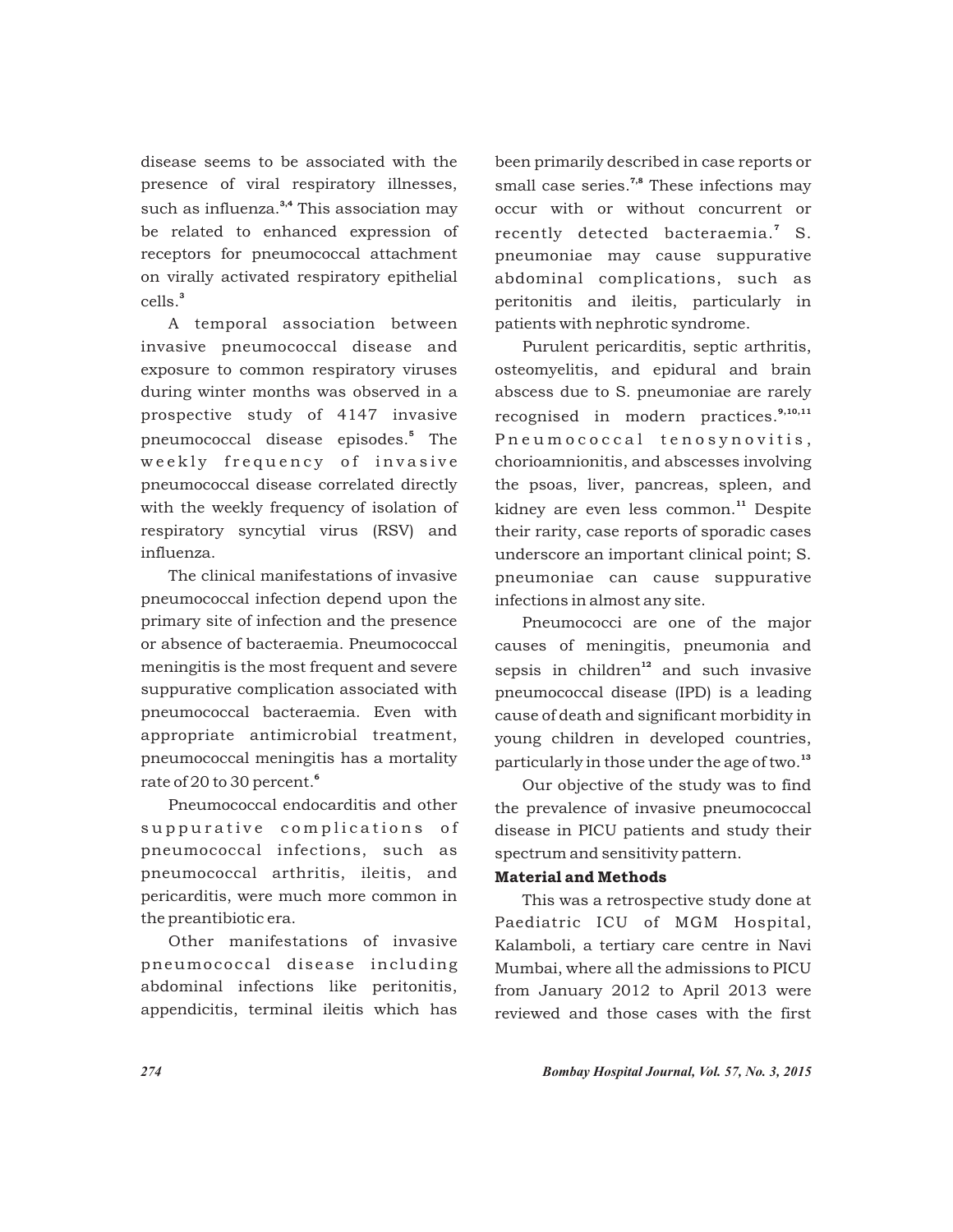culture positive for Streptococcus pneumoniae infection were included and then the spectrum of presentation was studied.





32 patients had culture proven Streptococcus pneumoniae infection. Out of these, 24 were with routine culture method and 8 were by BACTEC method. Sensitivity pattern was suggestive of susceptibility to penicillin group, oxacillin group (3rd generation cephalosporin) and 10% were resistant to macrolides. 4 patients (12.5%) succumbed to the disease.



*Bombay Hospital Journal, Vol. 57, No. 3, 2015 275*

In our study we found prevalence of invasive pneumococcal disease to be 9.22% among the PICU patients admitted during this period with a case fatality rate of 12.5%. Septicaemia and meningitis were the most common presentation for S.pneumonia infection followed by empyema & pneumonia.

## **Discussion**

Definitive diagnosis of pneumococcal bacteraemia or invasive pneumococcal infection requires the culture of S. pneumoniae from the blood or another normally sterile site. S. pneumoniae is rarely found as a skin contaminant. Thus, when S. pneumoniae is recovered from blood cultures, it is considered to be a pathogen.

A study by AL Musawi  $M<sup>14</sup>$  showed the greatest disease burden in children < 2 years old which included 75% of meningitis cases, 89.2% of septicaemia/ bacteraemia cases and 81.5% of pneumococcal pneumonia cases. In our study 13 patients (40.62%) presented as meningitis, 15 patients (46.87%) presented as septicaemia, 6 patients (18.75%) presented as empyema, 5 patients (15.62%) presented as lobar pneumonia, 2 patients (06.25%) presented as pneumonia with meningitis and 3 patients (09.37%) presented as empyema with septic shock. In a study by Ma JS et al, 38.88% children presented with meningitis, a presentation similar to the one seen in our study.<sup>15</sup>

General laboratory findings in patients with invasive pneumococcal infections and bacteraemia are nonspecific, typically *Fig. 3 : Type of culture*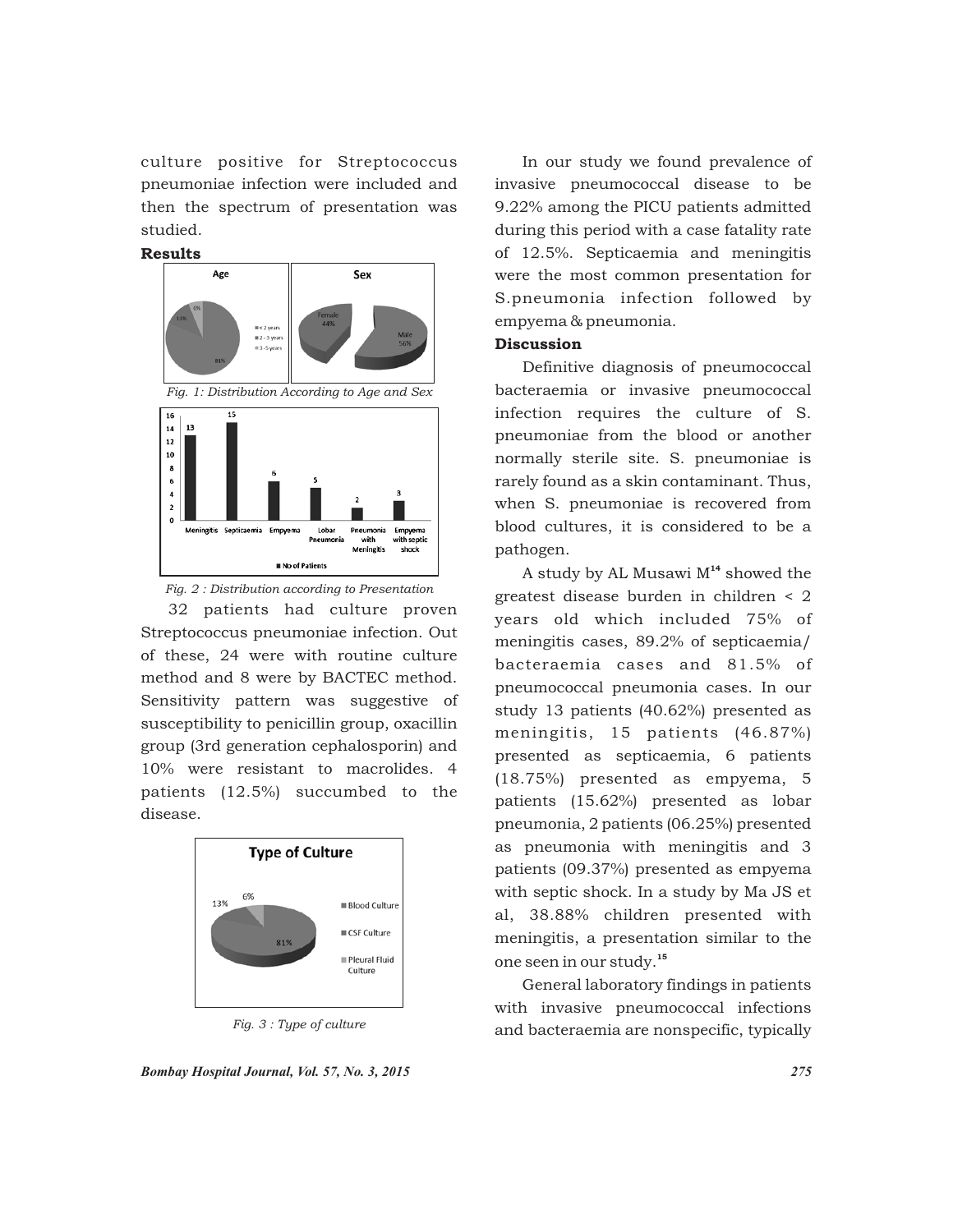there is a leucocytosis (>12,000/mL) and anaemia is common.

There is a continuing debate as to whether infection with pneumococcal strains that are resistant to beta-lactam antibiotics affects outcome when infection occurs in extra meningeal sites.

Risk factors for penicillin nonsusceptibility were examined in a prospective international observational study of 844 patients with pneumococcal bacteraemia.<sup>16</sup> Two risk factors were found to be statistically significant using multivariate statistical methods, the presence of an underlying immunosuppressive condition (HIV infection, splenectomy, haematological malignancy, autoimmune disorder, or transplant or chemotherapy within the preceding four weeks) and prior receipt of antibiotics (defined as use of antibiotics for

1 day in the past three months).

Debate continues as to whether combination therapy or monotherapy is more appropriate for treatment of known or suspected invasive pneumococcal infection prior to the availability of in vitro susceptibility results. The choice of an empiric antibiotic regimen chosen for the treatment of suspected or known invasive pneumococcal infections depends upon local patterns of in vitro pneumococcal resistance. In all cases, empiric therapy should be reassessed and then adjusted or simplified if possible after susceptibility results are available.

In a study by Yu VL et al,<sup>16</sup> beta-lactam antibiotics were still found to be useful for

treatment of pneumococcal infections that do not involve cerebrospinal fluid, regardless of in vitro susceptibility. In our study as well sensitivity pattern was suggestive of susceptibility to penicillin group, oxacillin group (3<sup>rd</sup> generation cephalosporin).

Poor prognostic factors in patients with extra meningeal invasive pneumococcal disease include coma, respiratory failure, shock, elevated liver function tests (alanine aminotransferase [ALT] >100 IU/L), or leucopenia (WBC < 4000/mL). These prognostic factors have a particularly strong correlation with mortality in children with invasive pneumococcal infections.<sup>15</sup>

Overall mortality rates for patients with pneumococcal bacteraemia have consistently ranged from 15 to 20 percent in the antibiotic era. Risk of death in patients with pneumococcal bacteraemia is highest during the first 72 hours after bacteraemia is identified. In the prospective international observational study by Yu VL et al, it was observed that the overall mortality rate of pneumococcal bacteraemia was 17 percent<sup>16</sup> whereas our study had a case fatality of 12.5%. In another study by Charles Feldman, et al, the case fatality rate was similar to the one seen in our study.<sup>17</sup>

A successful vaccination programme will not only lead to a reduction in the incidence of pneumococcal diseases but will also result in decreased utilisation of antibiotics, thus preserving their efficacy as a primary treatment. It will also slow the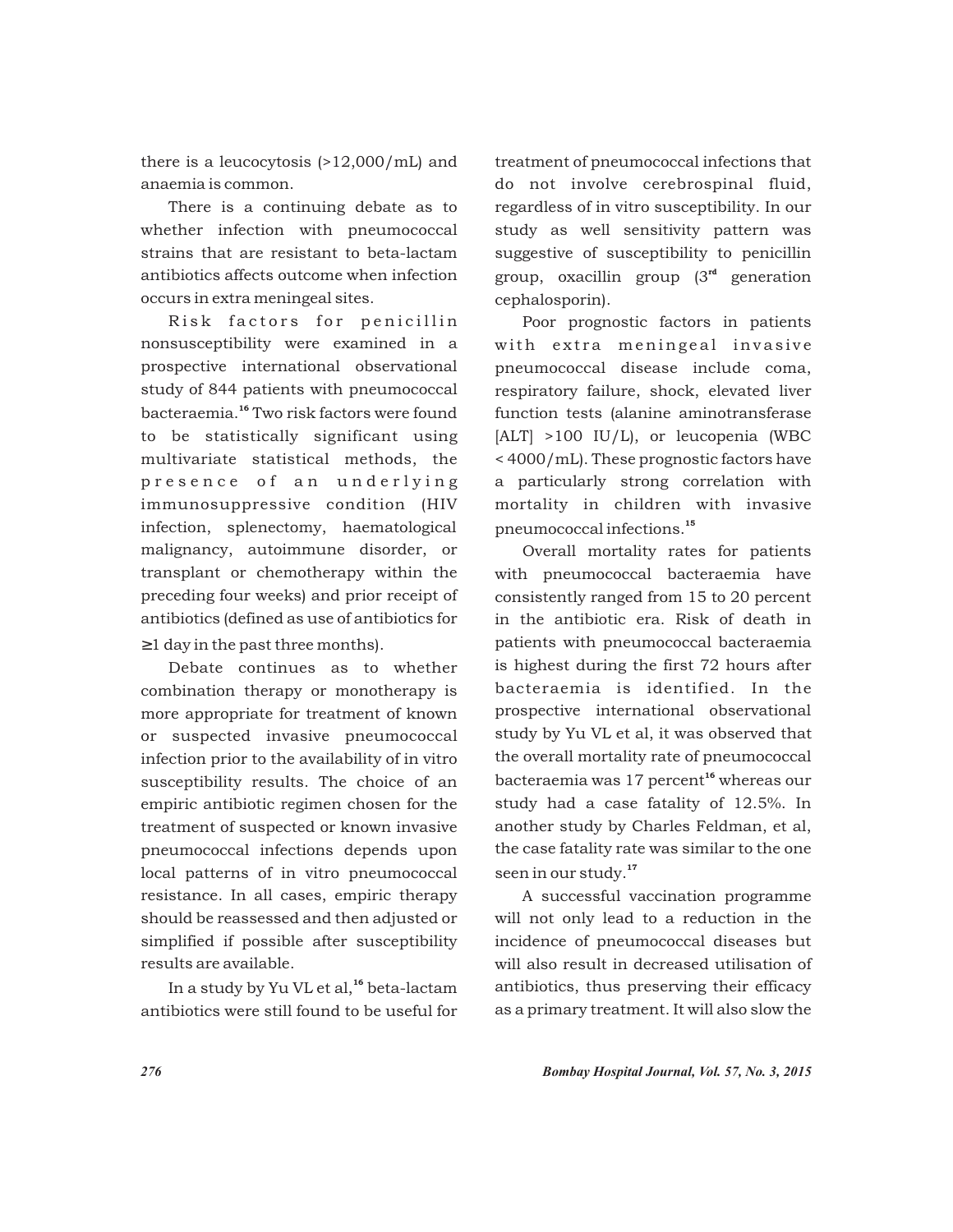development of antibiotic resistance, especially the resistance to penicillin,  $\beta$ lactams and macrolides, which has steadily become more prevalent worldwide over the last 30 years.<sup>12,18,19.</sup>

# Conclusion

Streptococcus pneumoniae is the most common infection among the patients admitted in PICU for infective aetiology with a higher frequency in ages  $\leq$  2 yrs, associated with a high case fatality rate.

#### References

- 1. Brueggemann AB, Peto TE, Crook DW, Butler JC, Kristinsson KG, Spratt BG. Temporal and geographic stability of the serogroup-specific invasive disease potential of Streptococcus pneumoniae in children. *J Infect Dis.* 2004 Oct 1;190(7):1203-11
- 2. Hausdorff WP, Feikin DR, Klugman KP. Epidemiological differences among pneumococcal serotypes. *Lancet Infect Dis.* 2005 Feb;5(2):83-93
- 3. Tuomanen EI, Austrian R, Masure HR. Pathogenesis of pneumococcal infection. *N Engl J Med.* 1995 May 11;332(19):1280-4
- 4. Ampofo K, Bender J, Sheng X, Korgenski K, Daly J, Pavia AT, Byington CL. Seasonal invasive pneumococcal disease in children: role of preceding respiratory viral infection. *Pediatrics.* 2008 Aug;122(2):229-37.
- 5. Talbot TR, Poehling KA, Hartert TV, Arbogast PG, Halasa NB, Edwards KM, Schaffner W, Craig AS, Griffin MR. Seasonality of invasive pneumococcal disease: temporal relation to documented influenza and respiratory syncytial viral circulation. *Am J Med.* 2005 Mar; 118 (3):285-91.
- 6. Schuchat A, Robinson K, Wenger JD, Harrison LH, Farley M, Reingold AL, Lefkowitz L, Perkins BA. Bacterial meningitis in the United States in 1995. Active Surveillance Team. *N Engl J Med.* 1997 Oct 2;337(14):970-6
- 7. Petti CA, Ignatius Ou SH, Sexton DJ. Acute terminal ileitis associated with pneumococcal bacteremia: case report and review of

pneumococcal gastrointestinal diseases. *Clin Infect Dis.* 2002 May 15;34(10):E50-3.

- 8. Heltberg O, Korner B, Schouenborg P. Six cases of acute appendicitis with secondary peritonitis caused by Streptococcus pneumoniae. *Eur J Clin Microbiol.* 1984 Apr;3(2):141-3
- 9. Ross JJ, Saltzman CL, Carling P, Shapiro DS. Pneumococcal septic arthritis: review of 190 cases. *Clin Infect Dis.* 2003 Feb 1;36(3):319-27.
- 10. Grigoriadis E, Gold WL. Pyogenic brain abscess caused by Streptococcus pneumoniae: case report and review. *Clin Infect Dis.* 1997 Nov; 25 (5):1108-12
- 11. Taylor SN, Sanders CV. Unusual manifestations of invasive pneumococcal infection. *Am J Med.*  1999 Jul 26;107(1A):12S-27S
- 12. Bogaert D, De Groot R, Hermans PW. Streptococcus pneumoniae colonisation: the key to pneumococcal disease. *Lancet Infect Dis.* 2004 Mar;4(3):144-54.
- 13. Isaacman DJ, McIntosh ED, Reinert RR. Burden of invasive pneumococcal disease and serotype distribution among Streptococcus pneumoniae isolates in young children in Europe: impact of the 7-valent pneumococcal conjugate vaccine and considerations for future conjugate vaccines. *Int J Infect Dis.* 2010 Mar;14 (3):e197- 209.
- 14. Al Musawi M. A retrospective epidemiological study of invasive pneumococcal infections in children aged 0-5 years in Bahrain from 1 January 1999 to 31 December 2003. *Vaccine.* 2012 Dec 31;30 Suppl 6:G2-6.
- 15. Ma JS, Chen PY, Mak SC, Chi CS, Lau YJ. Clinical outcome of invasive pneumococcal infection in children: a 10-year retrospective analysis. *J Microbiol Immunol Infect.* 2002 Mar;35(1):23-8
- 16. Yu VL, Chiou CC, Feldman C, Ortqvist A, Rello J, Morris AJ, Baddour LM, Luna CM, Snydman DR, Ip M, Ko WC, Chedid MB, Andremont A, Klugman KP; International Pneumococcal Study Group. An international prospective study of pneumococcal bacteremia: correlation with in vitro resistance, antibiotics administered, and clinical outcome. *Clin Infect Dis.* 2003 Jul 15;37(2):230-7.
- 17. Feldman C, Anderson R. Recent advances in our

*Bombay Hospital Journal, Vol. 57, No. 3, 2015 277*